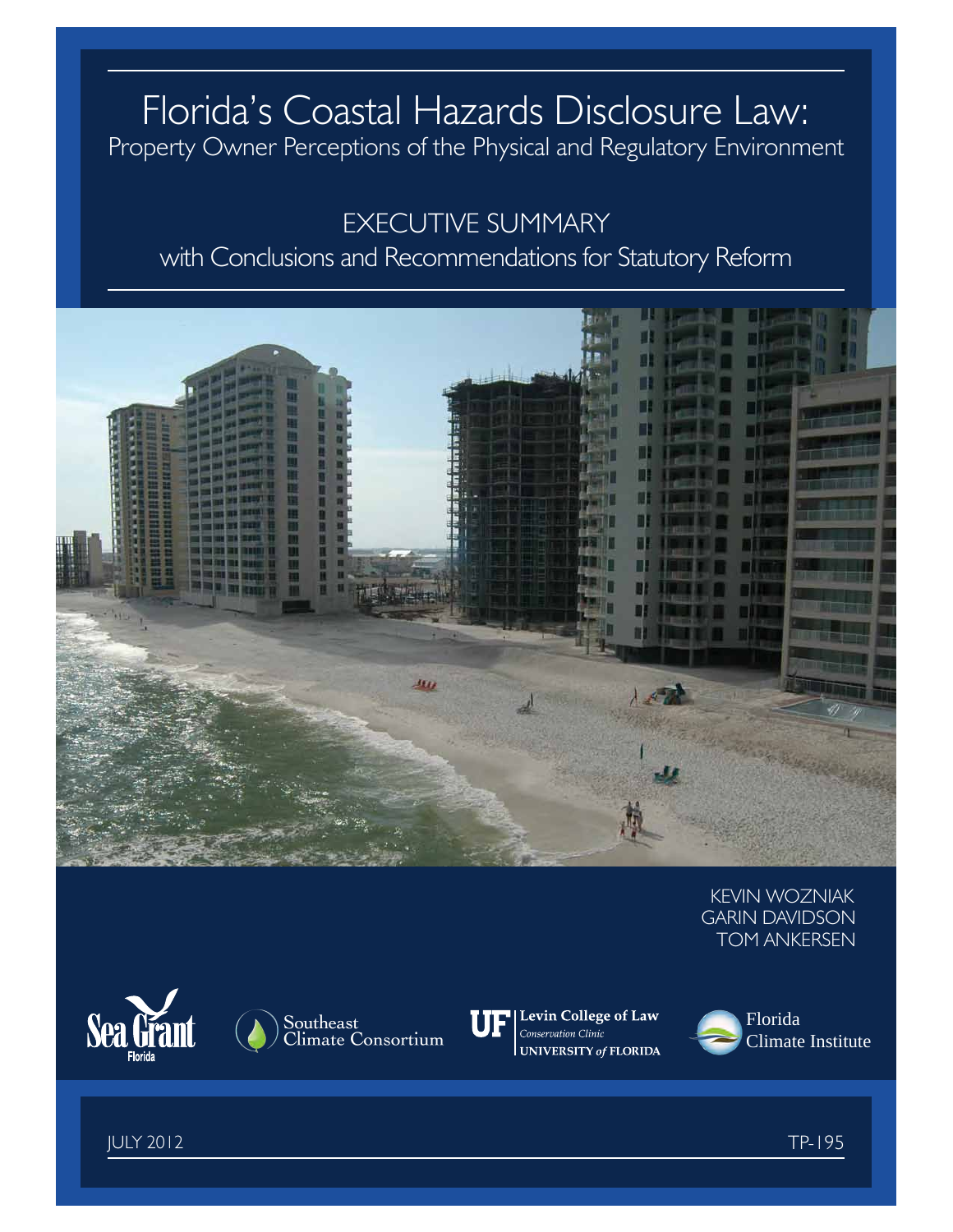#### **KEVIN WOZNIAK, J.D., LL.M.**

Environmental and Land Use Law Program University of Florida Levin College of Law

### **GARIN DAVIDSON, M.A., Marine Affairs & Policy**

Boating and Waterway Planning Program, Florida Sea Grant University of Florida

#### **THOMAS T. ANKERSEN**

Legal Skills Professor and Director Conservation Clinic University of Florida, Levin College of Law Legal Specialist, Florida Sea Grant

*This is an executive summary of TP-194, Florida's Coastal Hazards Disclosure Law: Property Owner Perceptions of the Physical and Regulatory Environment. The full report is available online at flseagrant.org.*

Following two dramatic years of landfalling hurricanes, the 2006 Florida Legislature amended Section 161.57, Florida Statutes to require that sellers of certain coastal property notify purchasers that the property being purchased was subject to natural hazards, special regulations, and the possible presence of nesting marine turtles. Florida's coastal hazards disclosure law applies only to property that is totally or partially seaward of the Coastal Construction Control Line (CCCL), a line of jurisdiction seaward of which a complex system of rules apply to development and construction.

The coastal hazards disclosure law requires that sellers or sellers' agents notify purchasers that the "property being purchased may be subject to coastal erosion and to federal, state, or local regulations that govern coastal property, including the delineation of the Coastal Construction Control Line, rigid coastal protection structures, beach nourishment, and the protection of marine turtles." The law also requires sellers to provide purchasers an affidavit or survey that indicates the relationship between the property and the CCCL, a requirement that may be waived. The CCCL disclosure statute currently requires that notice be given "[a]t or prior to the time a seller and a purchaser both execute a contract for sale and purchase" of the coastal property. The disclosure statute further provides that the CCCL affidavit or survey be given to the buyer "at or prior to the closing" on the property. There are no penalties associated with noncompliance. Florida's coastal hazards disclosure law has been in effect for six years, and in that period, notwithstanding a significant downturn in the real estate market, thousands of real estate transactions have occurred involving properties totally or partially seaward of the CCCL. As a result, thousands of coastal property owners have, or should have, received the statutory coastal hazards disclosure statement.

This project was designed to determine how well Florida's coastal hazards disclosure law is performing, and the extent to which coastal property purchasers considered the information provided by the disclosure statement in their purchase decision. To accomplish this, a mail survey was distributed to 2,500 randomly selected coastal property owners in five coastal counties on the Atlantic Ocean, Gulf Coast, and in the Florida Panhandle (Brevard, Nassau, Sarasota, St. Johns, and Walton counties). Surveys were sent to property owners that records indicated had purchased their property after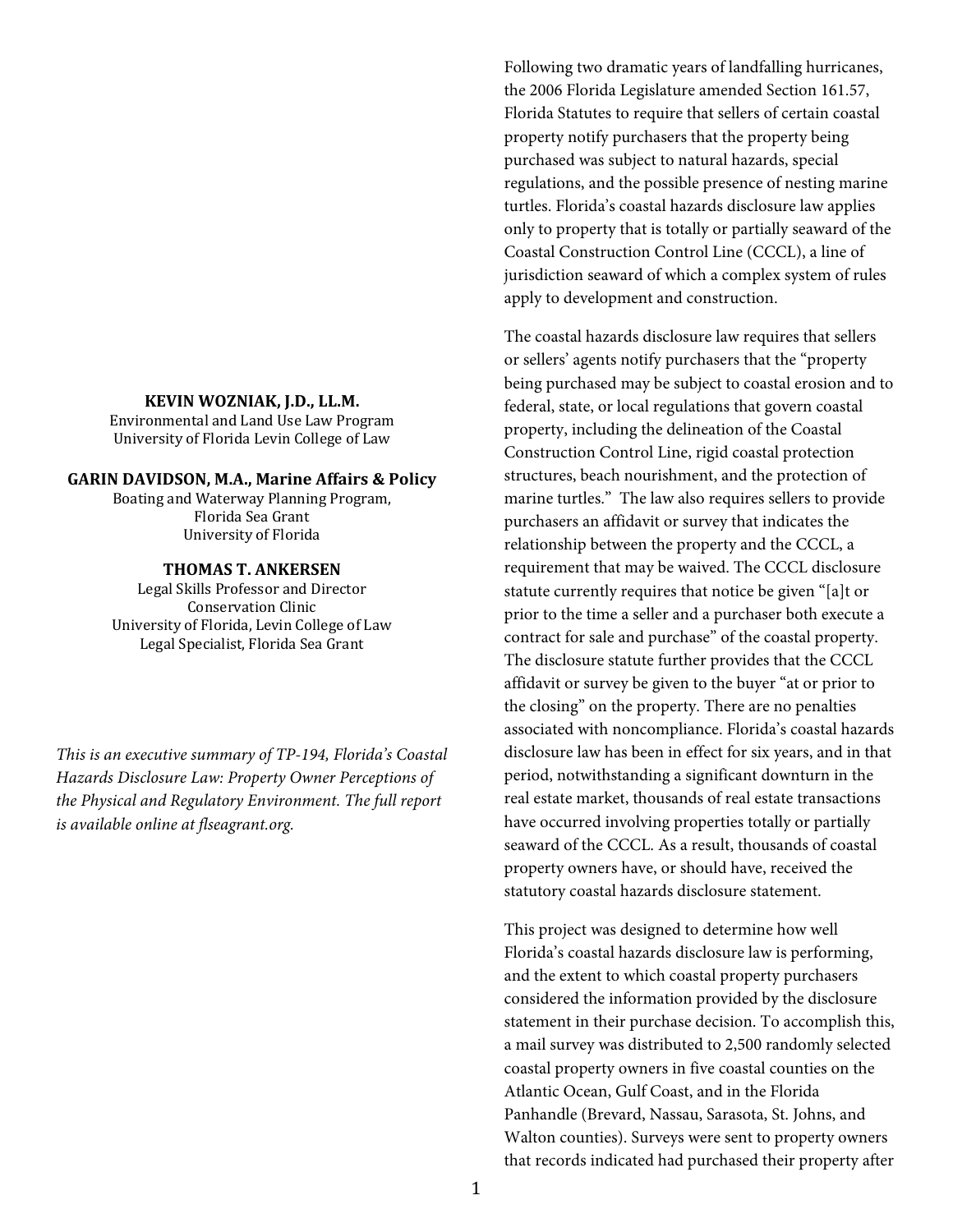the effective date of the statute and were entitled to receive the notice based on the location of their property in relation to the CCCL. A total of 353 persons responded to the survey, resulting in a 14.1% return rate. While selection of recipients intended to target only those that had purchased their property after the effective date of the law, discrepancies arose so that of the 353 respondents, 290 had purchased their property after the law took effect, an 11.6% return rate. In Phase II of the project, those who responded to the mail survey were asked if they were willing to answer a series of follow-up questions designed to more fully understand the extent of their knowledge of the CCCL Program and coastal hazards. Phase II also included semi-structured telephone interviews conducted with real estate agents identified by a visual survey of "for sale" signs along the coastal highways of the five counties selected for the Phase I mail survey.

Some of the key results of the Phase I mail survey are summarized below, along with key recommendations for statutory reform. Complete Phase I results, along with the qualitative results of the Phase II surveys (interviews with willing property owner respondents and real estate agents), are provided in the final report (TP-194). In addition, both the report and this document include language for proposed revisions to Florida's coastal hazards disclosure law, narrowly tailored to remediate defects in the current law identified by this study. There is federal and state disclosure law precedent for all of the recommended revisions to Florida's current law. referenced in the body of the report.

## **Summary Conclusions**

Florida's coastal hazards disclosure law is not accomplishing its statutory purpose. The vast majority of the mail survey respondents (85.7%) either did not receive or do not recall receiving the coastal hazards disclosure statement that the law requires. A majority of mail survey respondents did not know their properties were partially or totally seaward of the CCCL, and did not consider that fact in their decision to buy coastal property. When asked who they received the information from, the majority of mail survey respondents either never received or do not remember receiving any information from a person regarding the CCCL (Figure 1).



Figure 1. Who survey respondents received CCCL information from during their coastal property purchase.

Furthermore, most mail survey respondents were either never told or do not remember when during their property transaction they may have received information regarding the CCCL (Figure 2).



Figure 2. When survey respondents received CCCL information during their coastal property purchase.

In a True/False test designed to objectively assess knowledge of the CCCL Program, mail survey respondents who had heard of the CCCL had an average score of 51.5% correct, or 1.5% higher than randomly guessing every answer. These results suggest that the manner in which the disclosure is presented, during the transaction process, is inadequate to meet the stated objectives of Florida Statute 161.57(1).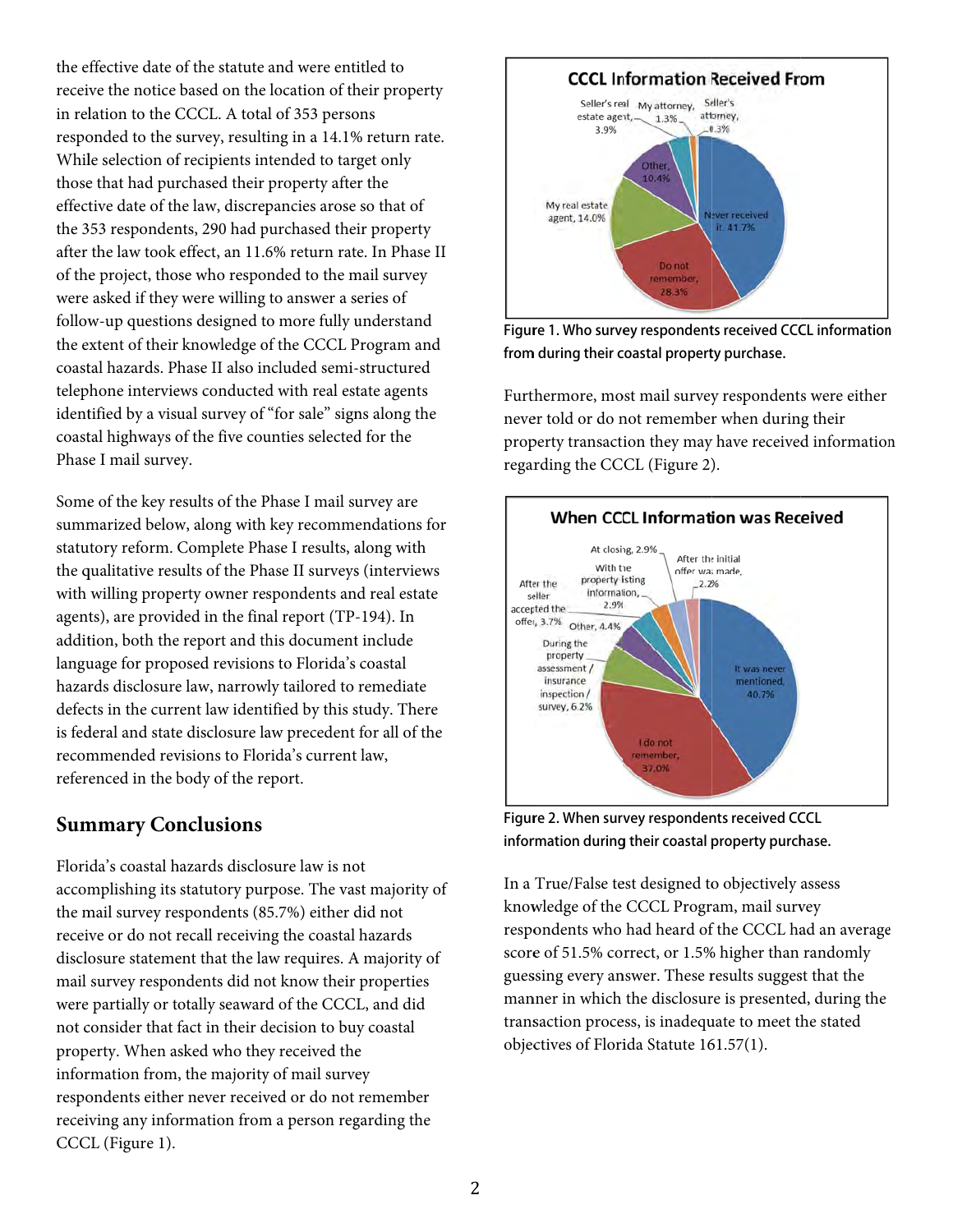Furthermore, factors that mail survey respondents stated that they did not initially consider important (sea turtle nesting restrictions, erosion, winter storms, and beach renourishment) resulted in being factors that they ultimately encountered after they purchased their property. This suggests that prospective purchasers need to have more and better information available related to coastal hazards and restrictions than is currently provided pursuant to the disclosure statute.

## **Summary Recommendations**

The following recommendations are suggested for improving the coastal hazards disclosure law. Precedent exists in other states and at the federal level for all of the revisions suggested here for the Florida law.

- The coastal hazards disclosure law should be amended to require that the seller or seller's agent provide the obligatory disclosure statement at or before the time that the prospective purchaser receives the seller's written acceptance of offer or counter offer on the affected property. This would provide the prospective purchaser an opportunity to consider the significance of the relationship between the property and the CCCL and to conduct any additional due diligence that may be required (such as ascertaining whether the property is located in a "critically eroding area," and the presence of protected species).
- The coastal hazards disclosure law should be amended to require that the seller or seller's agent provide the purchaser with the affidavit or survey and separate writing (freestanding pamphlet or brochure) no later than five business days from the date of the seller's written acceptance of offer or counter offer on the affected property.
- Along with the affidavit or survey, the coastal hazards disclosure law should be amended to require that prospective purchasers be provided with a separate writing (freestanding pamphlet or brochure), approved by the Florida Department of Environmental Protection, that fully apprises them of coastal hazards and regulations.
- The coastal hazards disclosure law should be amended to remove the option given to purchasers to waive the right to receive the affidavit or survey that shows the relationship of the property to the CCCL.
- The coastal hazards disclosure law should be amended to require that both the purchaser and seller acknowledge in writing that the purchaser has received the obligatory disclosure statement, freestanding brochure or pamphlet, and affidavit or survey within five business days of the seller's acceptance of an offer or within five business days of the seller's counter offer.
- The purchaser may rescind the contract for sale within 10 business days of receipt of the separate writing (freestanding brochure or pamphlet) and affidavit or survey and receive a full refund, without any penalties, of any escrow, earnest money, or other funds given to the seller or seller's agent. If the purchaser was not given the obligatory disclosure statement, separate writing, and affidavit or survey, and the affected property is totally or partially seaward of the CCCL, the purchaser may rescind the contract for sale at any time up until closing.
- Consideration should be given to imposing civil penalties on sellers or sellers' agents who knowingly violate Florida's coastal hazards disclosure law. Consideration could be given to establishing a "professional negligence" standard for sellers' agents (real estate agents or attorneys) since they should be presumed to know about the statutory requirement as part of their professional duties and continuing professional education to demonstrate competency in their profession.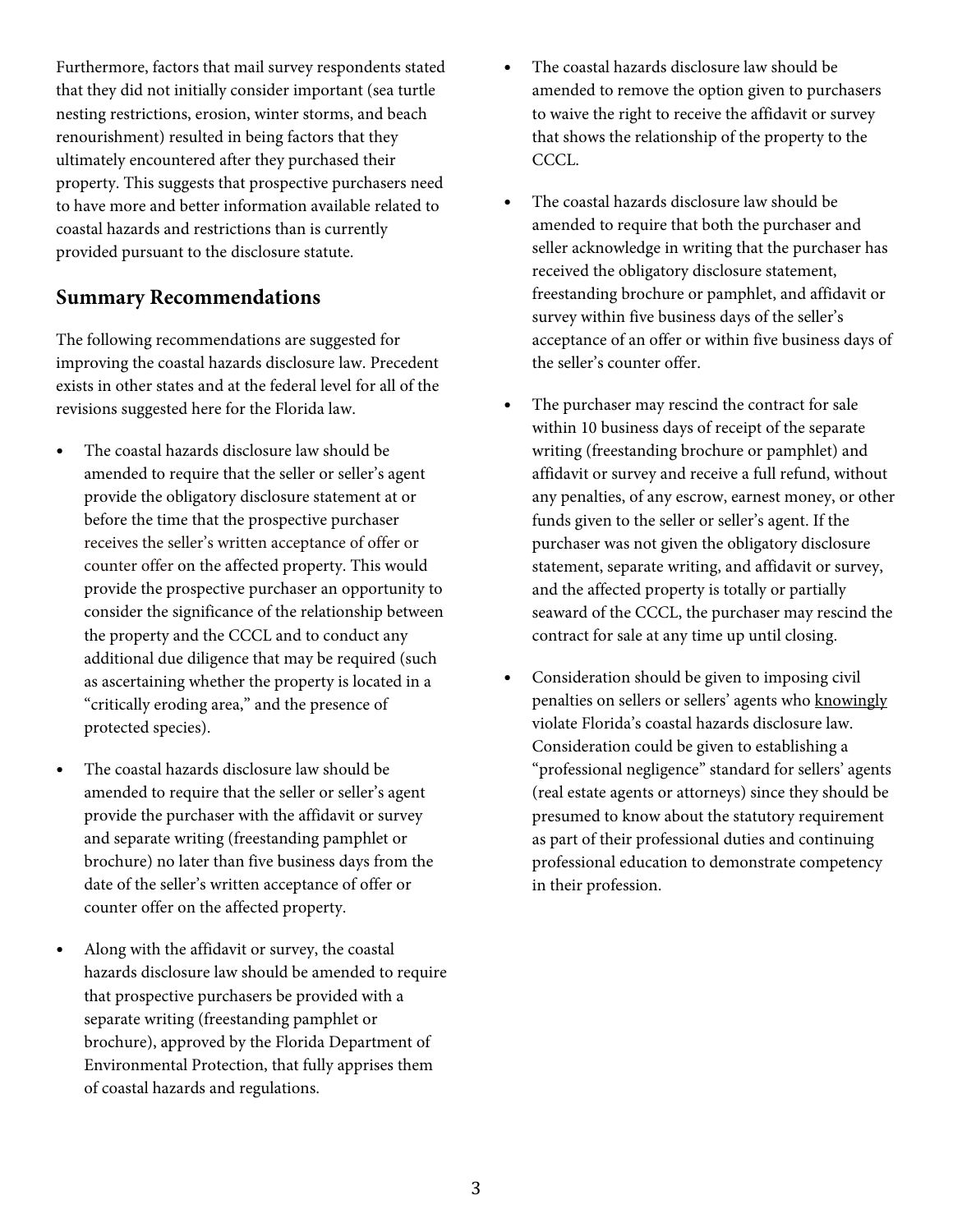## **Proposed Revisions to Section 161.57, Florida Statutes**

Taking into consideration the objectives of Florida Statute 161.57 and its apparent shortcomings, the following proposed revisions to the current statute were written to better address who is affected by the Coastal Construction Control Line, why the regulations exist, and what the consequences are for the purchaser. Using statutory revision conventions, underlining identifies proposed language added to the current statute, while language deleted from the current statute is hyphenedthrough.

## **161.57 Coastal properties disclosure statement.**

(1) The Legislature finds that it is necessary to ensure that the purchasers of interests in real property located in coastal areas partially or totally seaward of the coastal construction control line as defined in s. 161.053 are fully apprised of the character of the regulation of the real property in such coastal areas and, in particular, that such lands are subject to frequent and severe fluctuations, including flooding, erosion, and windstorms, and that such property may harbor protected species subject to special regulations that result in limitations on land uses.

(2) At or prior to the time  $a$  seller and a purchaser receives the seller's written acceptance of offer or counter offer for the both execute a contract for sale and purchase of any interest in real property located partially or totally seaward of the coastal construction control line as defined in s. 161.053, the seller or seller's representative must give a written disclosure statement in the following form to the prospective purchaser which may be set forth in the contract or in a separate writing:

The property being purchased may be subject to coastal erosion and to federal, state, or local regulations that govern coastal property, including the delineation of the coastal construction control line, construction of rigid coastal protection structures, beach nourishment, and the protection of marine turtles and other listed species. Additional information can be obtained from the Florida Department of Environmental Protection, including whether there are significant erosion conditions

associated with the shoreline of the property being purchased.

(3) No later than five business days from the date of the seller's written acceptance of offer or counter offer Unless otherwise waived in writing by the purchaser, at or prior to the closing of any transaction where an interest in real property located either partially or totally seaward of the coastal construction control line as defined in s. 161.053 is being transferred, the seller or seller's representative shall provide to the purchaser an affidavit, or a survey meeting the requirements of chapter 472, delineating the location of the coastal construction control line on the property being transferred.

Accompanying the affidavit or survey, the seller or seller's representative must also provide the purchaser a separate writing, approved by the Florida Department of Environmental Protection, that describes the purpose and regulatory effect of the Florida Coastal Construction Control Line Program, including critical erosion areas; and the significance of Special Flood Hazard Area designations, the potential regulatory impact that nesting sea turtles, beach mice, migratory shorebirds, and other protected species may have on the use of the property; and that provides the contact information at the Florida Department of Environmental Protection in order to obtain property-specific information.

(4) The seller and purchaser must both acknowledge in writing that the purchaser has received the disclosure statement described in subsection (2) and the affidavit or survey and separate writing described in subsection (3) within five business days of the seller's acceptance of an offer or within five business days of the seller's counter offer.

(5) Upon receipt of the separate writing and acknowledged affidavit or survey, the purchaser shall have 10 business days to ascertain any additional information related to the property, such as whether the property lies within a critically eroding area, a special flood hazard area, or an area subject to special regulations due to the presence of endangered species. Within that period the purchaser may rescind the contract for sale, without any penalties, of any escrow, earnest money, or other funds given to the seller or seller's representative if discovery of such additional